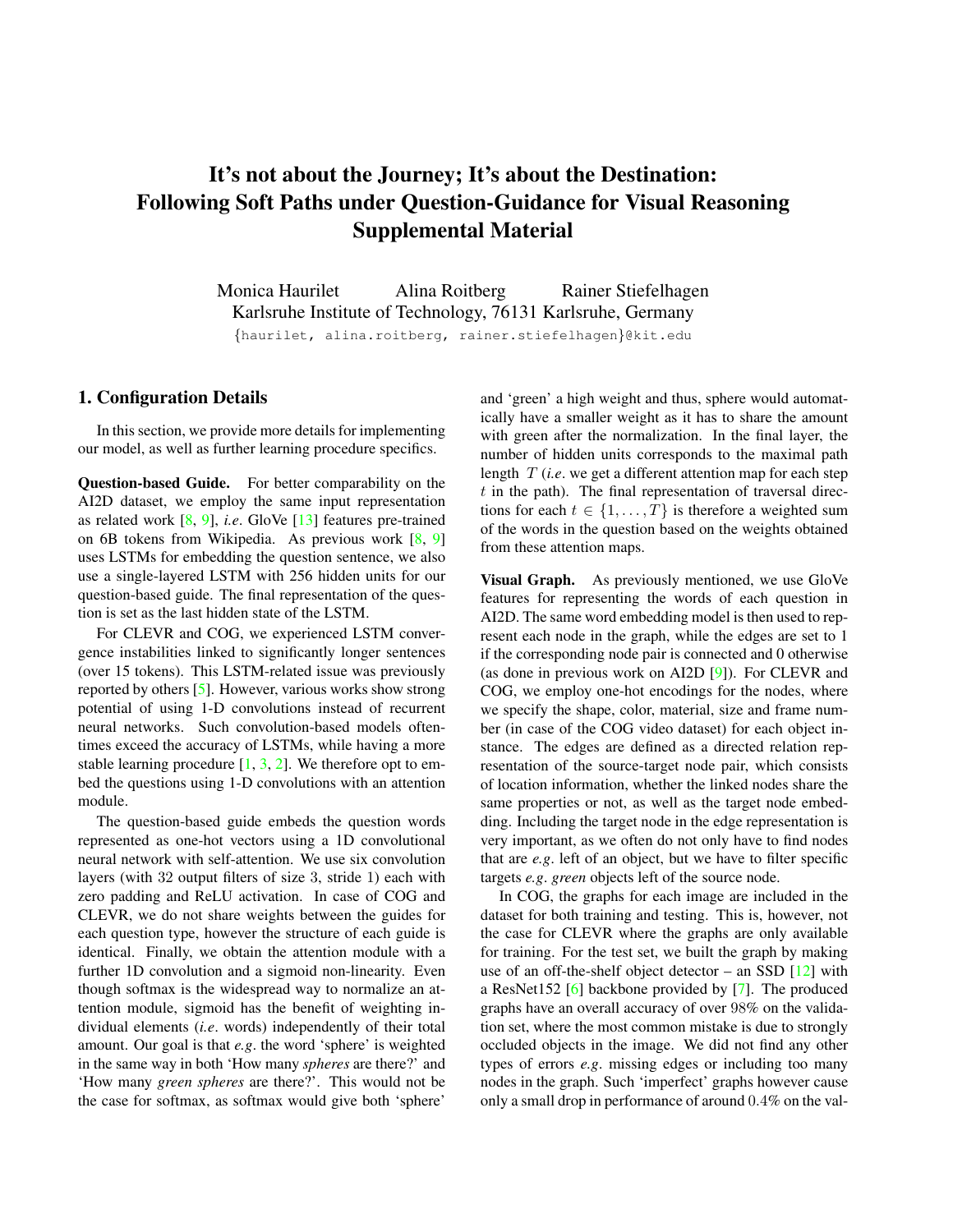idation set in the VQA task. We make the predicted graphs publicly available to foster further research in graph-based VQA on the CLEVR dataset.

Graph Traveler. The graph-traveler uses the direction embeddings produced by the guide to traverse the graph in search of the destination nodes. To obtain the confidence  $\tau^t(n)$  for each time step t and node n being in the path, we concatenate each node for  $t = 1$  and edge for  $t > 1$  with the direction embeddings, followed by two fully connected layers. The first layer has a size of 256 and ReLU activation, while the second layer is a single hidden unit representing the confidence of the starting nodes and transition probabilities, respectively. As we constrain  $\tau^t(n)$  to be in the interval  $[0, 1]$ , we use either sigmoid (for counting and existence tasks) or softmax (for other tasks) for confidence normalization. The nonlinearities are both applied on either the starting nodes *i.e.*  $\tau^1(n)$  or on each edge between each node pair. In case of sigmoid normalization, we replace the sum operation of Equation 5 with the maximum function applied on the input edge confidences, in order to hold the premise of  $\tau^t(n) \leq 1$ .

Prediction Module. Visual reasoning datasets cover a variety of task formats (*e.g*. counting, diagram questionanswering) and therefore differ greatly in their solution modes (*e.g*. multiple choice vs. free result format), which should be taken into account in the prediction module output. Since AI2D is a dataset in a multiple-choice setting, we need to input the multiple choice answers to the model. As an input to our prediction module, we concatenate each of the possible multiple-choice answers with the final representation of the question and of the destination node individually. This is followed by two fully connected layers, with the last layer containing a single hidden unit corresponding to the confidence of the current answer being the correct one.

COG and CLEVR are both open-ended datasets, and thus we obtain the final prediction by using the set of all possible answers in the test set *i.e*. the prediction module consists of a fully-connected layer with the number of hidden units equal to the number all of possible answers across all tasks. However, for COG we use two different streams in the same way as related work  $[15]$  for each answer type: pointing to an object in the graph and other type of answers in text format (*e.g*. *yes, circle, red*). In case of pointing questions, the prediction module consists of a fully connected layer with a single hidden unit for each node in the graph, which are normalized using softmax (*i.e*. sum over all nodes will equal to one). The other type of answers have either are yes/no or attribute-based ones. As we previously specified, for yes and no answers, we use sigmoid activation for the soft paths, while for the attribute-based questions we make use of softmax.

In case of CLEVR, we have five different types of questions, where we use sigmoid in all counting related tasks (*exist, count and compare numbers*) and softmax otherwise (*query attributes and compare attributes*). The prediction modules of softmax related tasks consist of a simple fully connected layer with the number of hidden units equal to the number of possible answers in the training set. This final layer is also using a softmax normalization over the answers present in the training set. In case of the sigmoidbased tasks, we make use of a greedy procedure (common in reinforcement learning) in combination with the cross entropy loss. For example, in case of *exist* question, we use the neuron with the (currently) highest activation of the nodes in the final step  $T$  in the loss as the prediction, while as the target we use 0 if the correct answer is no, otherwise we input a 1. During the test phase we predict a 'yes' if any of the nodes have a final confidence of over 0.5, otherwise the model outputs a 'no'. In case of *counting*, we use the cross entropy loss over the confidences in time step  $T$  as the prediction. For a ground truth answer  $k$ , we assign as the target a vector that has the same size as the number of nodes in the graph. In this vector we set a 1 if the particular node value is in the top-k highest confidence in the prediction (*i.e*. confidence in step  $T$ ), otherwise the particular value in the target vector is set to 0. In the test phase, we count the number of activations that have a higher value than 0.5.

Optimization. Except for the weights of the pre-trained GloVe model in AI2D, all weights are initialized randomly following the Xavier initialization [4]. Biases are initialized with zeros. Network weights are optimized using ADAM [10] with an initial learning rate of 0.00025. For other parameters, we use default values of TensorFlow: 0.9 for the exponential decay rate for the first moment estimates  $\beta_1$  and 0.999 for the second one  $\beta_2$ . The small initial learning rate is common for graph neural networks (*e.g*. [14]) as larger ones often cause convergence instabilities. The models are trained at most 30 epochs using early stopping with the validation set performance as an indicator. All models are implemented from scratch in TensorFlow.

Zero-Shot Setting. In our zero-shot setting, we train solely on one task *e.g*. *exist* questions and evaluate on a different task *e.g*. *counting* task. We make use of the different heads in the prediction module and switch them between the source and target task.

Computational Complexity. For each step, we have a computational complexity of  $O(E)$  where E is the number of edges. Note that this is also the case for *e.g*. graph convolutions [11]. The training time for 30 epochs on a single GeForce GTX 1080 Ti is 1 hour for the AI2D and 20 hours for the CLEVR image datasets and 100 hours for the COG video dataset.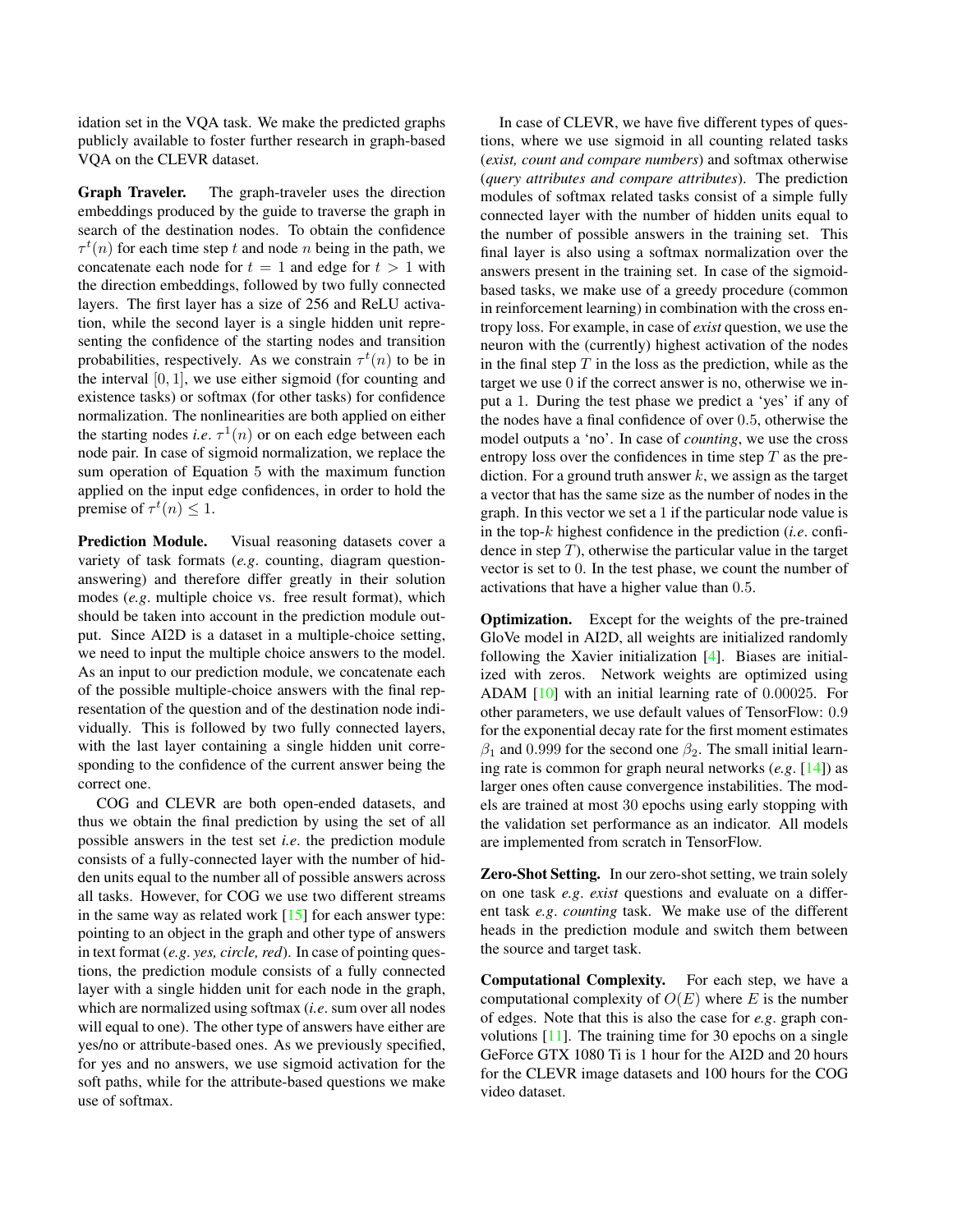#### Best viewed in color.



Step 1 There is a tiny rubber thing that is right of the matte cube; are there any yellow cubes in front of it?



Step 2 There is a tiny rubber thing that is right of the matte cube; are there any yellow cubes in front of it?



Step 3 There is a tiny rubber thing that is right of the matte cube; are there any yellow cubes in front of it? *Answer: yes* 

Figure 1: Existence question with a necessary reasoning chain length of three.



Step 1 Are there any small cyan objects on the left side of the yellow object?



Step 2 Are there any small cyan objects on the left side of the yellow object?



Step 3 Are there any small cyan objects on the left side of the yellow object? *Answer: yes* √

Figure 2: Existence question with a necessary reasoning chain length of two and a single found destination.



Step 1 Is there a big blue metal thing that is behind the rubber object behind the blue shiny object?



Step 2 Is there a big blue metal thing that is behind the rubber object behind the blue shiny object?



Step 3 Is there a big blue metal thing that is behind the rubber object behind the blue shiny object? *Answer: no* X

Figure 3: Example of question about the existence of an object where the correct answer is 'no'.



Step 1 Are there any tiny objects in front of the purple rubber object?



Step 2 Are there any tiny objects in front of the purple rubber object?



Step 3 Are there any tiny objects in front of the purple rubber object? Answer: yes  $\checkmark$ 

Figure 4: Question about existence with multiple found destinations.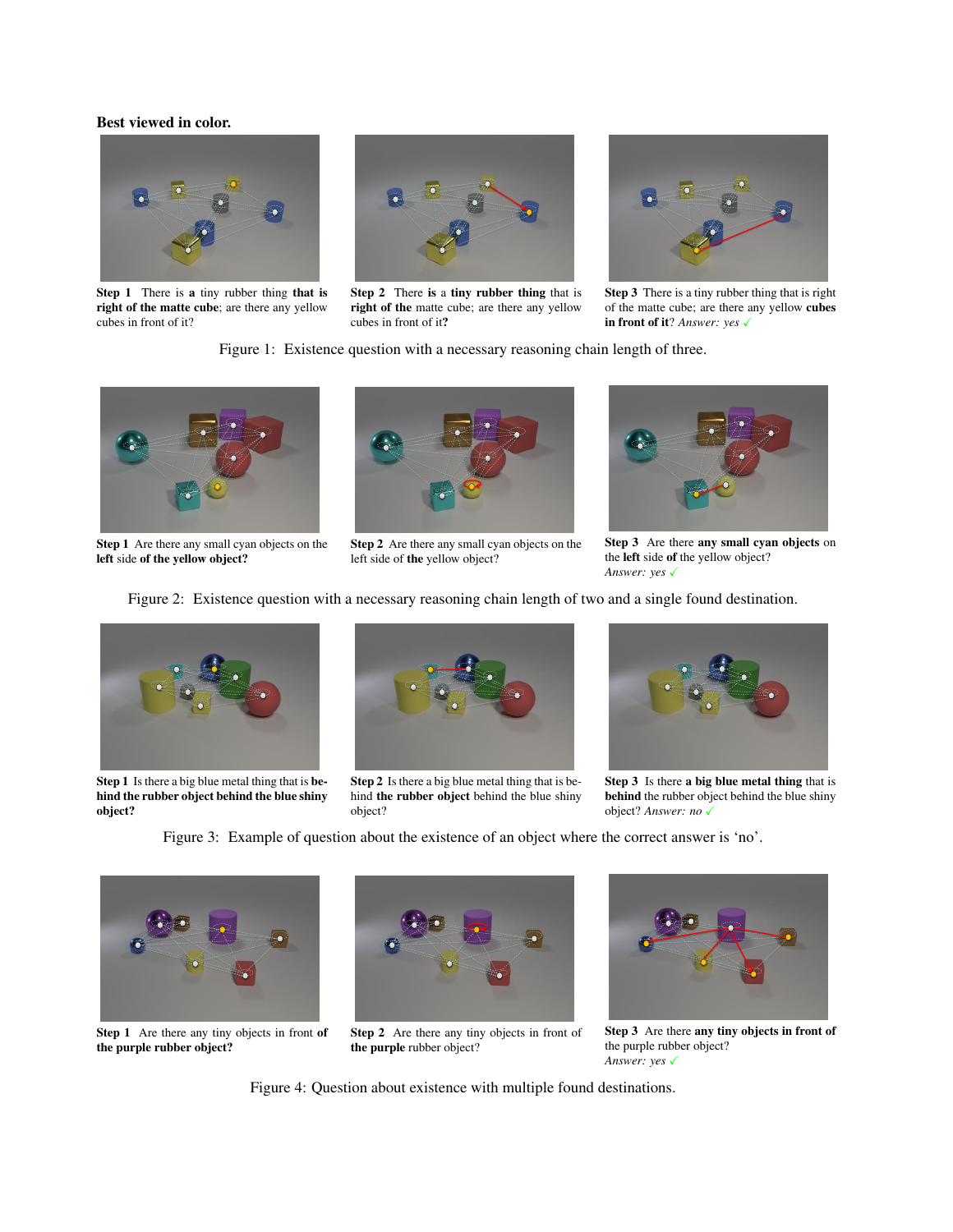





Step 1 How many cubes are there? Step 2 How many cubes are there? Step 3 How many cubes are there? Answer:  $2\sqrt{ }$ 

Figure 5: Counting task with a necessary reasoning chain length of one. The model handles the fixed maximum path length of  $T = 3$  through self-loops and correctly finds two objects.



Step 1 What number of other things are the same color as the small matte ball?



Step 2 What number of other things are the same color as the small matte ball?



Step 3 What number of other things are the same color as the small matte ball? Answer:  $3\sqrt{ }$ 

Figure 6: Counting question with a necessary path length of two. The model was able to find all three destinations.



Step 1 Are there any big green things that are in front of the large metal object that is on the left side of the gray thing?



Step 2 Are there any big green things that are in front of the large metal object that is on the left side of the gray thing?



Step 3 Are there any big green things that are in front of the large metal object that is on the left side of the gray thing? Answer: no  $\chi$ 

Figure 7: Example of an incorrectly answered question. Since the large metal object left of the starting node was not found in the second step (computed confidence of 0.3 below our threshold of 0.5), the model also did not find any destination nodes.



Step 1 How many matte things are on the left side of the blue thing on the left side of the large blue metal thing?



Step 2 How many matte things are on the left side of the blue thing on the left side of the large blue metal thing?



Step 3 How many matte things are on the left side of the blue thing on the left side of the large blue metal thing? Answer: 3 ✗

Figure 8: Due to an incorrect self-loop in the second step, presumably retained because the object satisfies one of the conditions of the next step (it is blue), the answer for the counting question was higher than required (correct answer is 2).